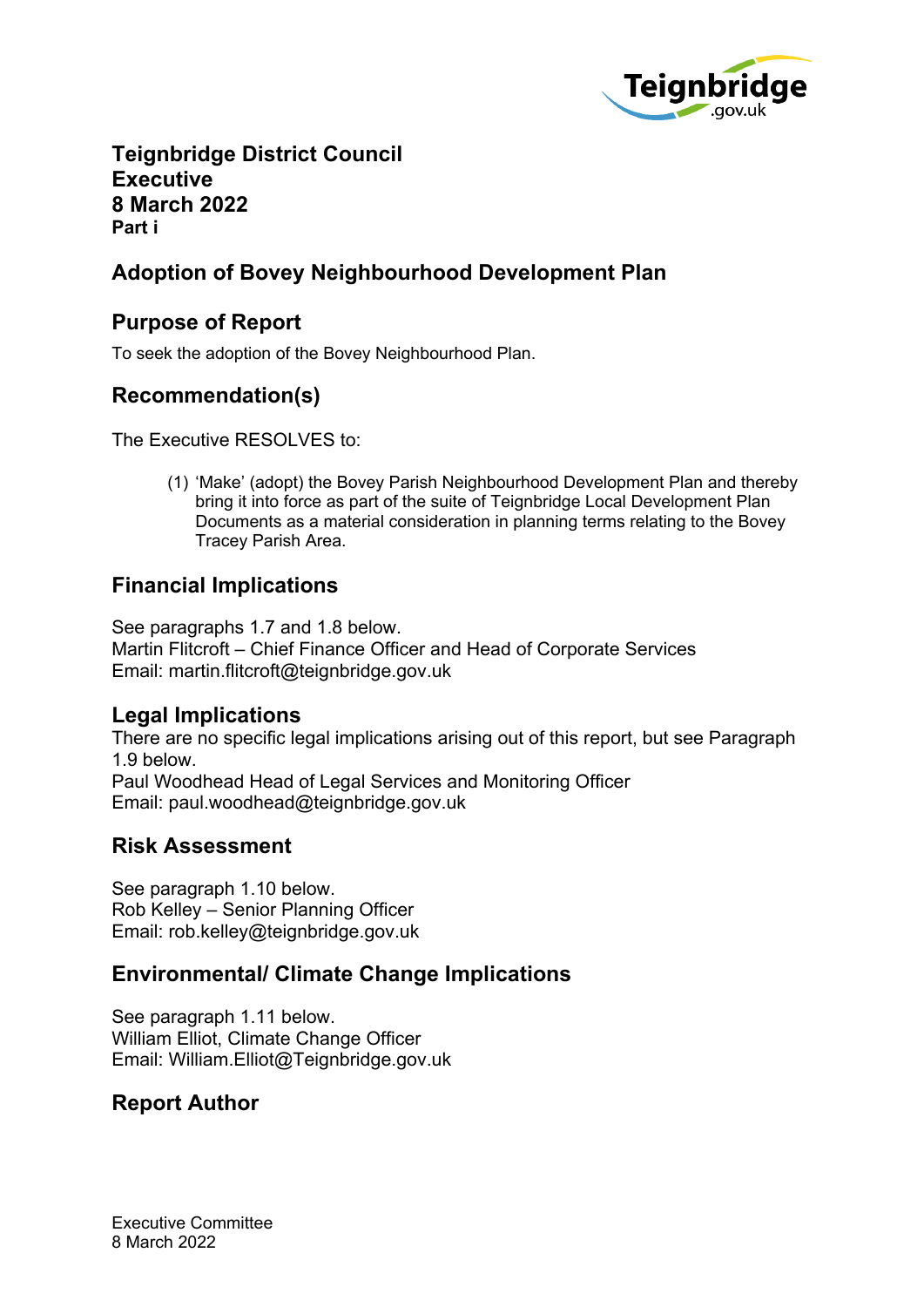

Rob Kelley, Senior Planning Officer Email: rob.kelley@teignbridge.gov.uk

## **Executive Member**

Cllr Gary Taylor, Executive Member for Planning.

### **Appendices**

 Bovey Parish Neighbourhood Plan available online at [www.teignbridge.gov.uk/boveynp](http://www.teignbridge.gov.uk/boveynp).

# **Introduction and Background**

- 1.1. Following designation of the Bovey Tracey Parish area in August 2017, the Town Council and the Bovey Neighbourhood Plan Steering Group began work on their Neighbourhood Plan. The development of the plan was informed by extensive community and stakeholder engagement, formally and informally throughout the plan development process. The Neighbourhood Plan contains a range of locally produced policies, to help guide the decision making process.
- 1.2. Following the formal consultation period (Pre-submission & Submission), the plan was submitted to the District Council and then subjected to an independent examination to assess whether it met the 'Basic Conditions'. The successful examination of the plan led to a referendum in which the decision to 'make' (adopt) the neighbourhood plan was put to a local vote in Bovey Tracey Parish on 3 February 2022.
- 1.3. The referendum resulted in 21.95% turnout with 86.22% of those casting their ballot voted yes to the question: (the wording of which is prescribed in the regulations); *Do you want Teignbridge District Council to use the Neighbourhood Plan for Bovey Tracey to help it decide planning applications in the neighbourhood area?*
- 1.4. Statute requires that planning applications should be determined in accordance with the provisions of the development plan unless material considerations indicate otherwise. Once the Neighbourhood Plan is 'made' it formally becomes part of the Development Plan for the parish (alongside the Teignbridge Local Plan), and will therefore have a significant role in decision-making on planning applications within the parish.
- 1.5. Note that neighbourhood plans are 'Made' which has essentially the same meaning as when a Local Plan is 'adopted'. This accords with the provisions of the Planning and Compulsory Purchase Act 2004 Section 38A(4) as amended.

# **Groups consulted**

1.6 In accordance with the Neighbourhood Planning Regulations, the Bovey Parish Neighbourhood Plan was led and informed by local people. A total of five stages of public and stakeholder consultation were undertaken during the development of the plan before it progressed to public referendum.

### **Implications, Risk Management and Climate Change Impact**

### **Financial**

Executive Committee 8 March 2022